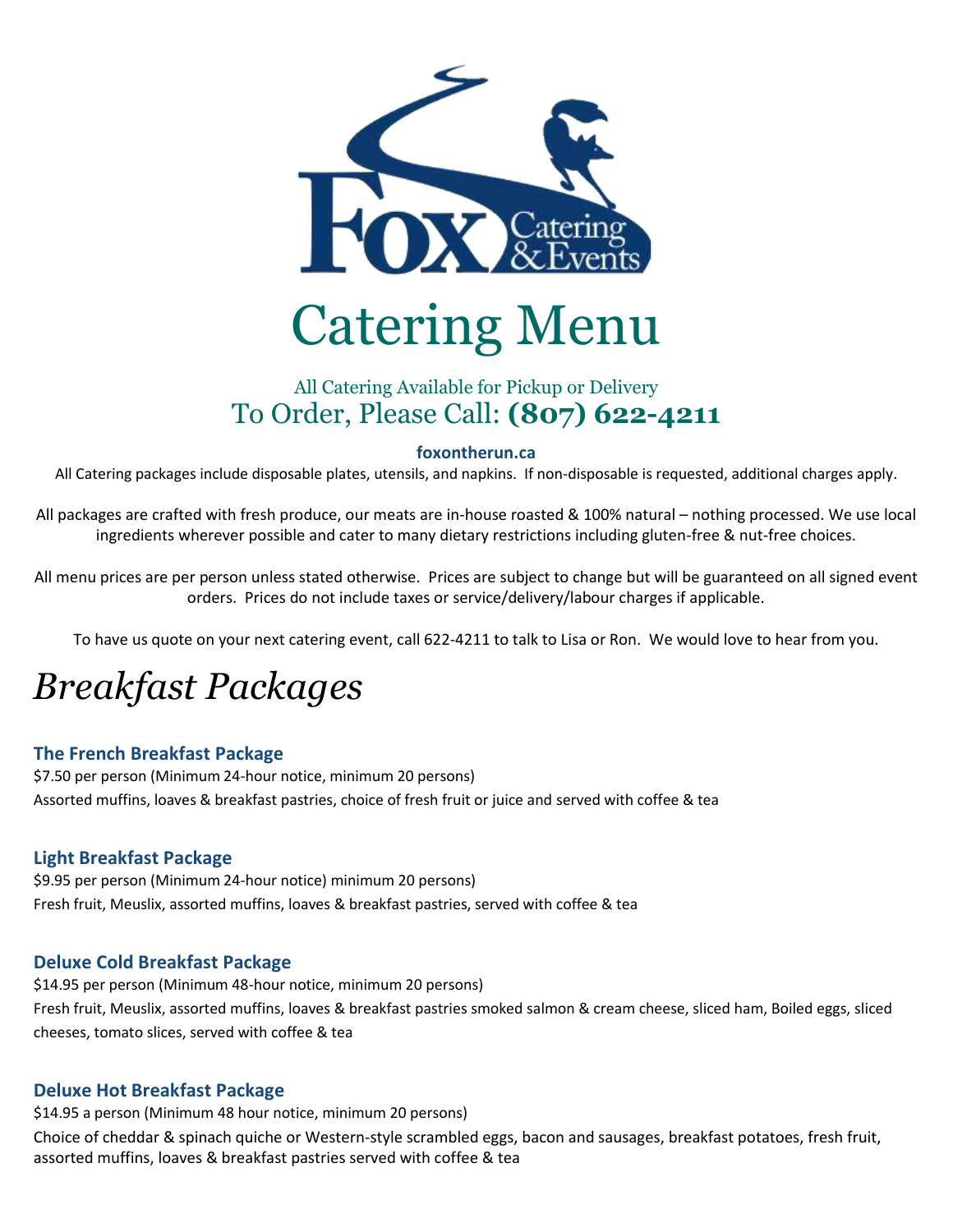# *Cold Lunch Packages*

**Cold Lunch Packages include assorted dessert squares; choice of soup or Garden Greens salad and bottled water/canned pop. Add Veggies & dip for \$2.00/pp or upgrade to Caesar salad for \$2.00/pp.**

### **Deli Lunch Package**

\$12.50 per person (Minimum 24-hour notice) Assorted Deli Sandwiches & Wraps including vegetarian selections, and includes all sides mentioned above.

### **Deluxe Deli Lunch Package**

\$14.50 per person (Minimum 24-hour notice) Our Deli Lunch Package served with a fresh fruit platter, and includes all sides mentioned above.

### **Build your Own Package**

\$14.50 per person (Minimum 48-hour notice, 15 persons) Assorted roasted meats, grilled vegetables, sliced cheeses, fresh bread & condiments, and includes all sides mentioned above.

# **Large Event Sandwich Package (Minimum 100 persons)**

### \$12.50 a person (Minimum 48-hour notice)

Assorted Sandwiches & Wraps - includes egg & tuna, some vegetarian choices, meat sandwiches made with 100% roasted meats, wraps, Assorted dessert squares & cookies, Coffee & Tea, bottled water. Add veggies & dip for \$2.00/pp.

# *Hot Lunch Packages*

# *Can be Full-service or Drop off – Staff Charges Apply on Full-Service*

Hot Lunch Packages Include Garden Greens salad, assorted dessert squares, and canned pop/bottled water. Upgrade to Caesar salad for \$2.00/pp or add veggies & dip for \$2.00/pp or a Specialty Salad listed below.

### **Hot Lunch Pasta**

\$16.50 per person (Minimum 48-hour notice, 20 persons). Choose one of the following:

- Italian sausage & bean in a homestyle tomato sauce with rotini noodles
- Grilled vegetable and four-cheese lasagna
- Smoked salmon fettuccini

**All pastas are served with garlic bread and sides above.**

### **Casual BBQ Menu**

\$14.50 per person (Minimum 48-hour notice, 15 persons) Grilled Hot dogs, burgers & sausages served with condiments including homemade BBQ sauce, includes sides above. **Substitute: Grilled Chicken instead of hot dogs/sausages Add: \$3.50/pp**

# **Beef on a Bun or Pulled Pork Package**

\$14.50 per person (Minimum 48-hour notice, 15 persons) Served with condiments & includes all sides above. Includes 1 ½ buns/per person.

### **Assorted Wraps Package**

\$12.50 per person (Minimum 24-hour notice) A selection of meat, vegetable, egg salad, and other assorted wraps, and includes all sides mentioned above.

### **Individually Packaged Lunches**

\$13.50 per person (Minimum 24-hour notice) Individually packaged sandwich or wrap plus a dessert square and bottled water and soup or garden salad.

Choose from the following Sandwiches/Wraps:

- Chicken Wrap
- Honey Smoked Ham
- Veggie Wrap
- **Sandwich** • Roast Beef Sandwich
- Salmon Wrap • Oven Roasted Turkey
- Egg Salad on Marble Rye
- 
- 

- Sautéed beef, sweet peas, and penne in a mushroom cream sauce
- Roasted tomato & ground beef lasagna with mozzarella and parmesan cheese.

# **Homestyle Chili Package**

\$14.50 per person (Minimum 48-hour notice, 15 persons) – Vegetarian option available.

Served with all the fixings like sour cream, cheddar cheese & buns to make your chili perfect and includes all sides above.

# **Thin Crust Pizza and Salad**

\$15.50 per person (Minimum 48-hour notice, 15 persons) Assorted vegetarian & meat pizzas. Includes all sides above.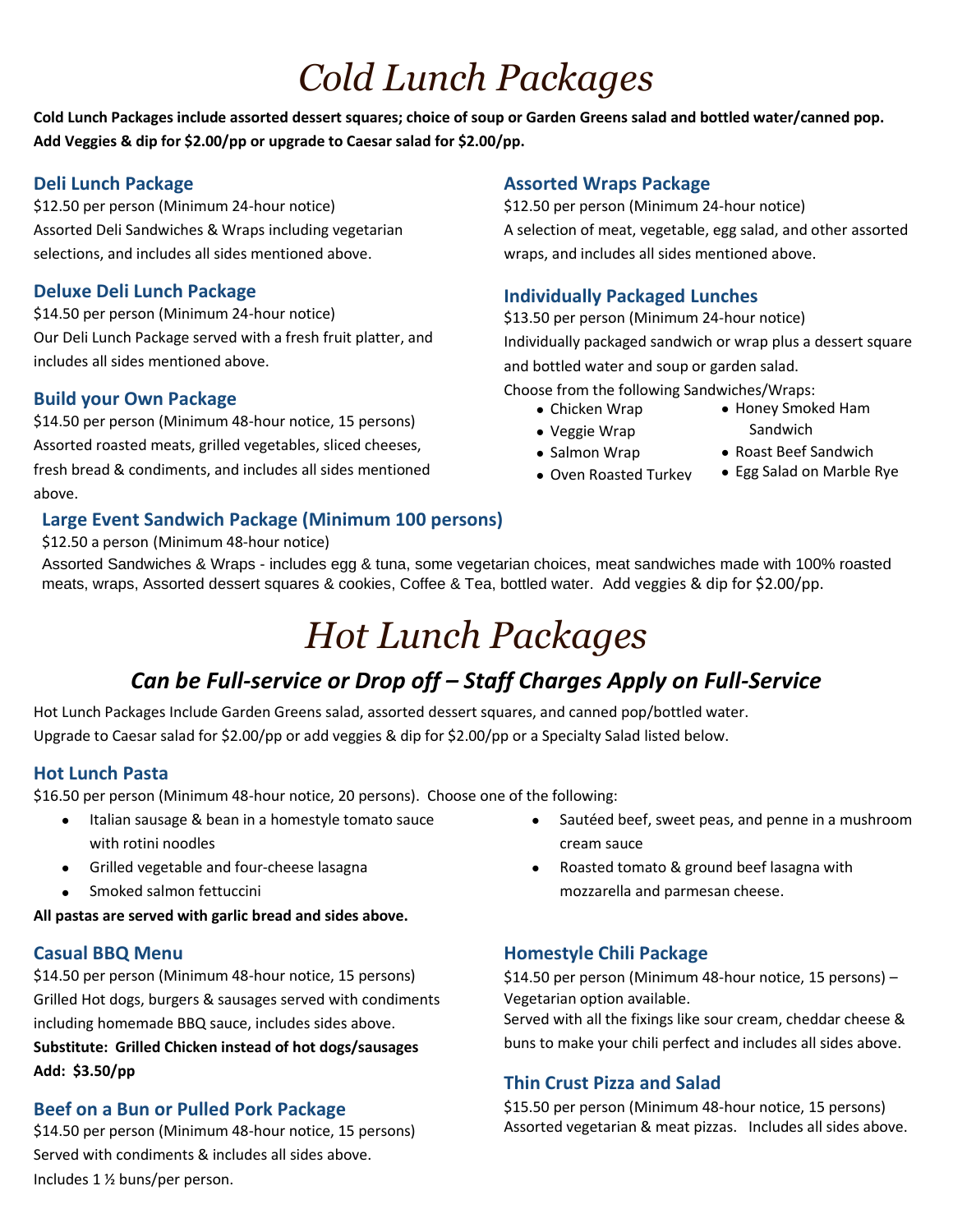# *Hot Dinner Packages*

# *Can be Full-service or Drop off – Staff Charges Apply on Full-Service*

# **Hot Dinner Buffet Package**

\$26.50 per person (Minimum 48-hour notice, 20 persons)

Hot dinner packages include Garden Greens and Caesar salad, choice of rice pilaf or oven-roasted potatoes, bread & butter and chef's dessert

Choose any one of the following (add a second item for just \$6.00 per person):

- Vegetable stir-fry with seasonal vegetables
- Beef Thai stir-fry with seasonal vegetables
- Honey garlic chicken stir-fry
- Whole-roasted porkloin with a roasted apple jus
- Roasted tomato & Italian sausage lasagna with vegetables, mozzarella and parmesan cheese
- Oven-roasted chicken in our signature BBQ sauce
- Grilled vegetable and four-cheese lasagna

# **BBQ Steak Dinner Buffet Package**

\$29.50 per person (Minimum 48-hour notice, 20 persons)

Steak dinner packages include 7 oz. steaks or chargrilled boneless chicken breasts served with Garden Greens and Caesar salad, oven-roasted potatoes, grilled vegetables, bread & butter and chef's dessert. Steaks and chicken must be pre-ordered. Includes all sides above.

# **Add-ons to Any of our Lunch and Dinner Packages (per person):**

- Homestyle Soup of the day \$2.00
- Caesar Salad \$2.00
- Vegetables & dip \$2.00
- Cheese & cracker board \$3.50
- Flatbreads & spinach dip \$3.00
- Fresh fruit platter \$3.50
- Meat & assorted cheeses/crackers \$4.50
- Spinach & artichoke dip with assorted flatbreads \$3.00

# **Substitute any of these premium salads below to any package for \$2.50 per person:**

Greek Salad – feta, peppers, olives, and cucumber Spinach & Goat Cheese Salad Garden Greens – dried cranberries and dilled Gouda cheese Potato Salad – Traditional and very tasty! Chinese Coleslaw topped – shaved red onion Pasta Salad – peppers, herbs, and sundried tomato vinaigrette Broccoli Salad – grapes and cheddar cheese Marinated vegetable salad with a garlic and herb dressing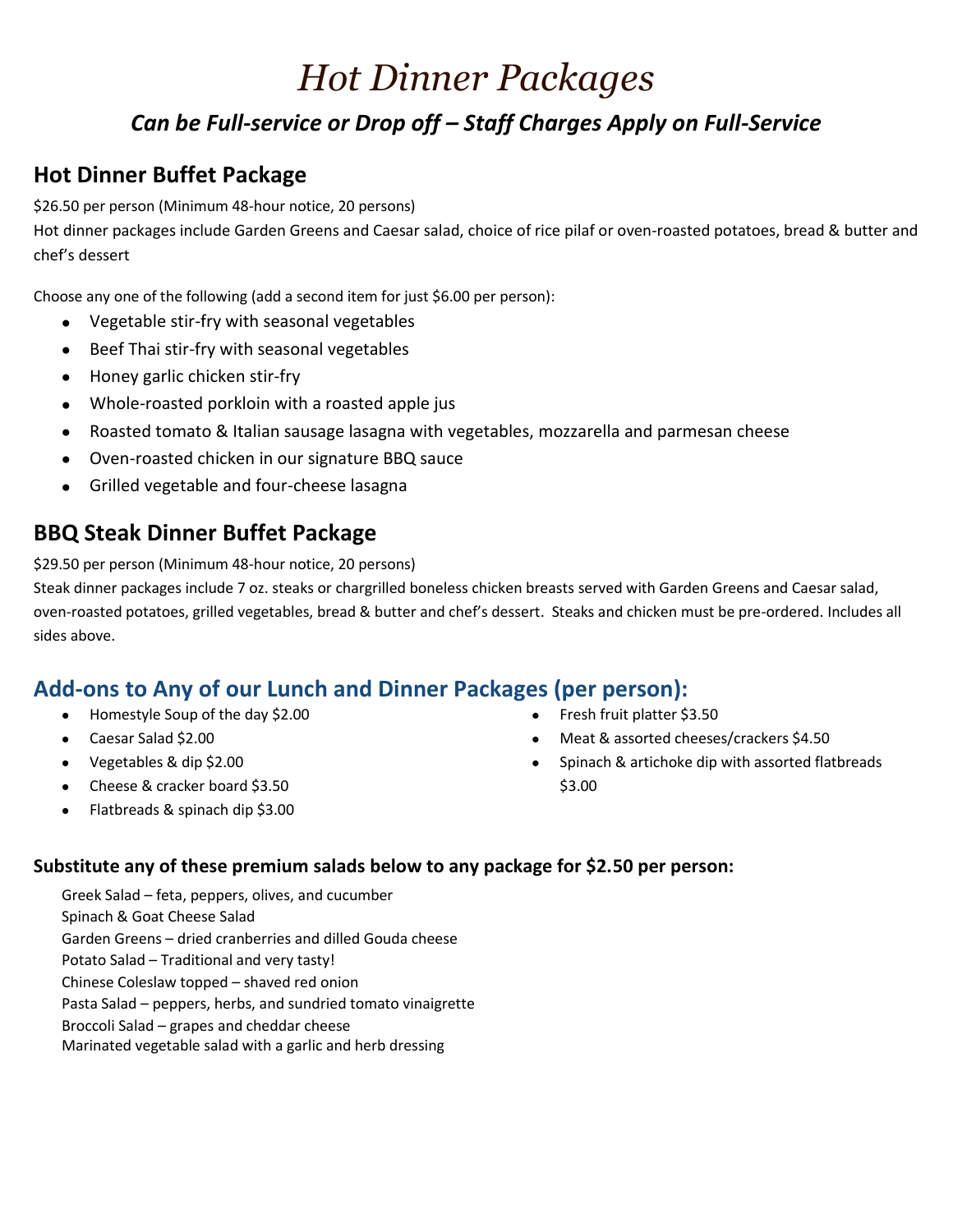# *Exciting New Add-on to our Catering Menu - "Fun up" your next Event*

Have us bring our portable Food Trailer\*\*, appropriately named *Fox on the Go!* to your event. We will come and set up for the day/evening. Many of our packages can be offered as full service to make your event even more memorable. Ask about this when we quote on your event!

\*\* Specialty packages available year round, Trailer available May to October.

# **Specialty Add-on Packages "Fun up" your Event**

# **Espresso & Coffee Bar Package**

Minimum \$500 charge, minimum 50 persons, combined with one of our Full Service Packages. We will come to your event with our *Fox on the Go!* food Trailer and make coffees & espresso and other fun after dinner drinks for all your guests after they have enjoyed a great lunch/dinner.

A special menu will be offered to your guests to make it the "talk" of the event. \*\* Specialty packages available year-round, Trailer available May to October.

# **Ice Cream Bar Package**

Minimum \$350 charge, Minimum 50 persons, combined with one of our Full Service Packages. We will come to your event with our *Fox on the Go!* food Trailer and make fun ice cream sundaes for all your guests after they have enjoyed a great lunch/dinner. A special menu will be offered to your guests to make it the "talk" of the event. \*\* Specialty packages available year-round, Trailer available May to October.